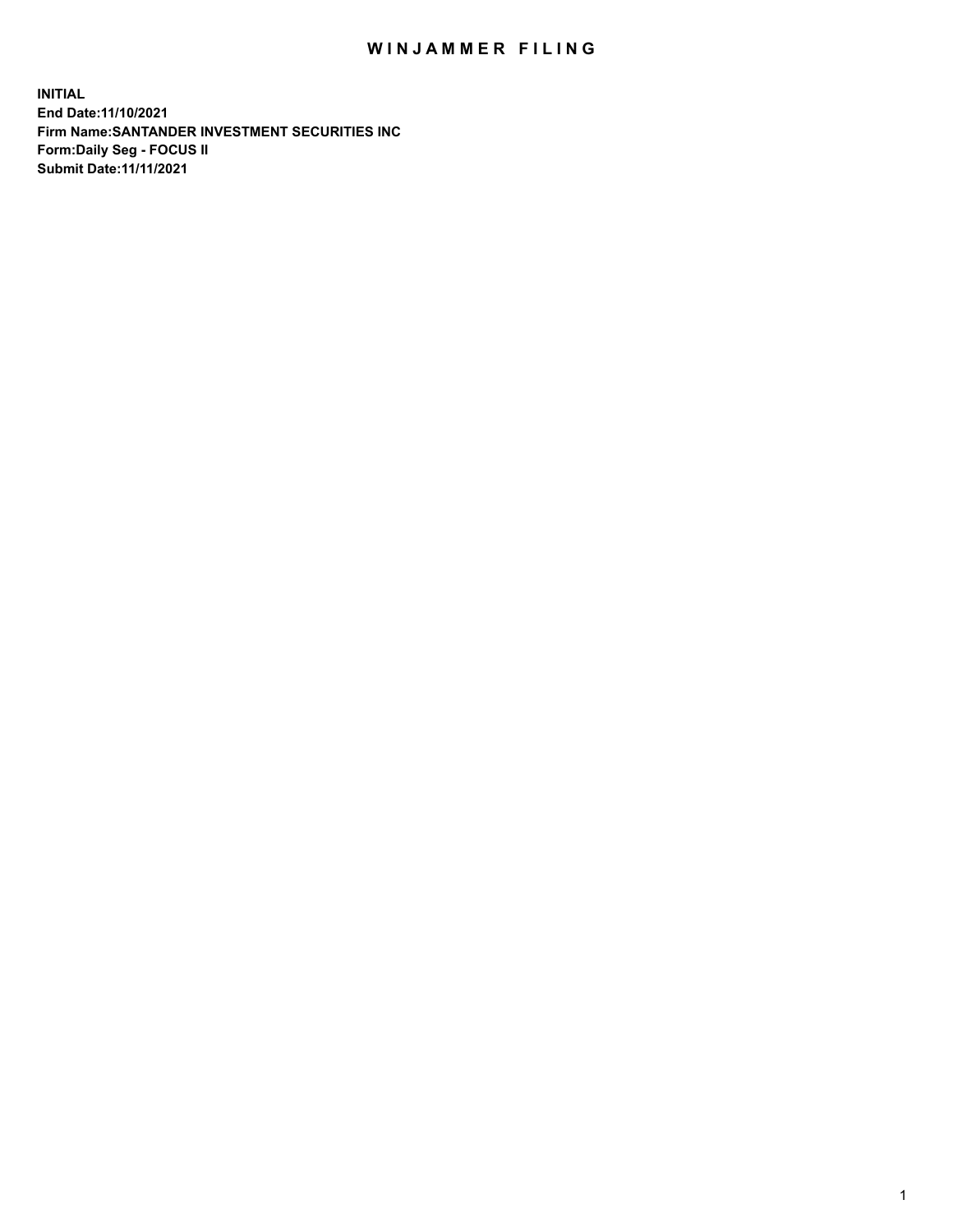**INITIAL End Date:11/10/2021 Firm Name:SANTANDER INVESTMENT SECURITIES INC Form:Daily Seg - FOCUS II Submit Date:11/11/2021 Daily Segregation - Cover Page**

| $\gamma$ ocgi cganon - oo $\gamma$ or - ago                                       |                                                      |
|-----------------------------------------------------------------------------------|------------------------------------------------------|
| Name of Company                                                                   | <b>SANTANDER INVESTMENT</b><br><b>SECURITIES INC</b> |
| <b>Contact Name</b>                                                               | <b>Richard Ro</b>                                    |
| <b>Contact Phone Number</b>                                                       | (212) 350-3662                                       |
| <b>Contact Email Address</b>                                                      | richard.ro@santander.us                              |
| FCM's Customer Segregated Funds Residual Interest Target (choose one):            |                                                      |
| a. Minimum dollar amount: ; or                                                    | 70,000,000                                           |
| b. Minimum percentage of customer segregated funds required:%; or                 | <u>0</u>                                             |
| c. Dollar amount range between: and; or                                           | 00                                                   |
| d. Percentage range of customer segregated funds required between:% and%.         | 0 <sub>0</sub>                                       |
| FCM's Customer Secured Amount Funds Residual Interest Target (choose one):        |                                                      |
| a. Minimum dollar amount: ; or                                                    | $\frac{0}{0}$                                        |
| b. Minimum percentage of customer secured funds required:%; or                    |                                                      |
| c. Dollar amount range between: and; or                                           | 0 <sub>0</sub>                                       |
| d. Percentage range of customer secured funds required between: % and %.          | 0 <sub>0</sub>                                       |
| FCM's Cleared Swaps Customer Collateral Residual Interest Target (choose one):    |                                                      |
| a. Minimum dollar amount: ; or                                                    | $\frac{0}{0}$                                        |
| b. Minimum percentage of cleared swaps customer collateral required:% ; or        |                                                      |
| c. Dollar amount range between: and; or                                           | 0 <sub>0</sub>                                       |
| d. Percentage range of cleared swaps customer collateral required between:% and%. | 0 <sub>0</sub>                                       |

Attach supporting documents CH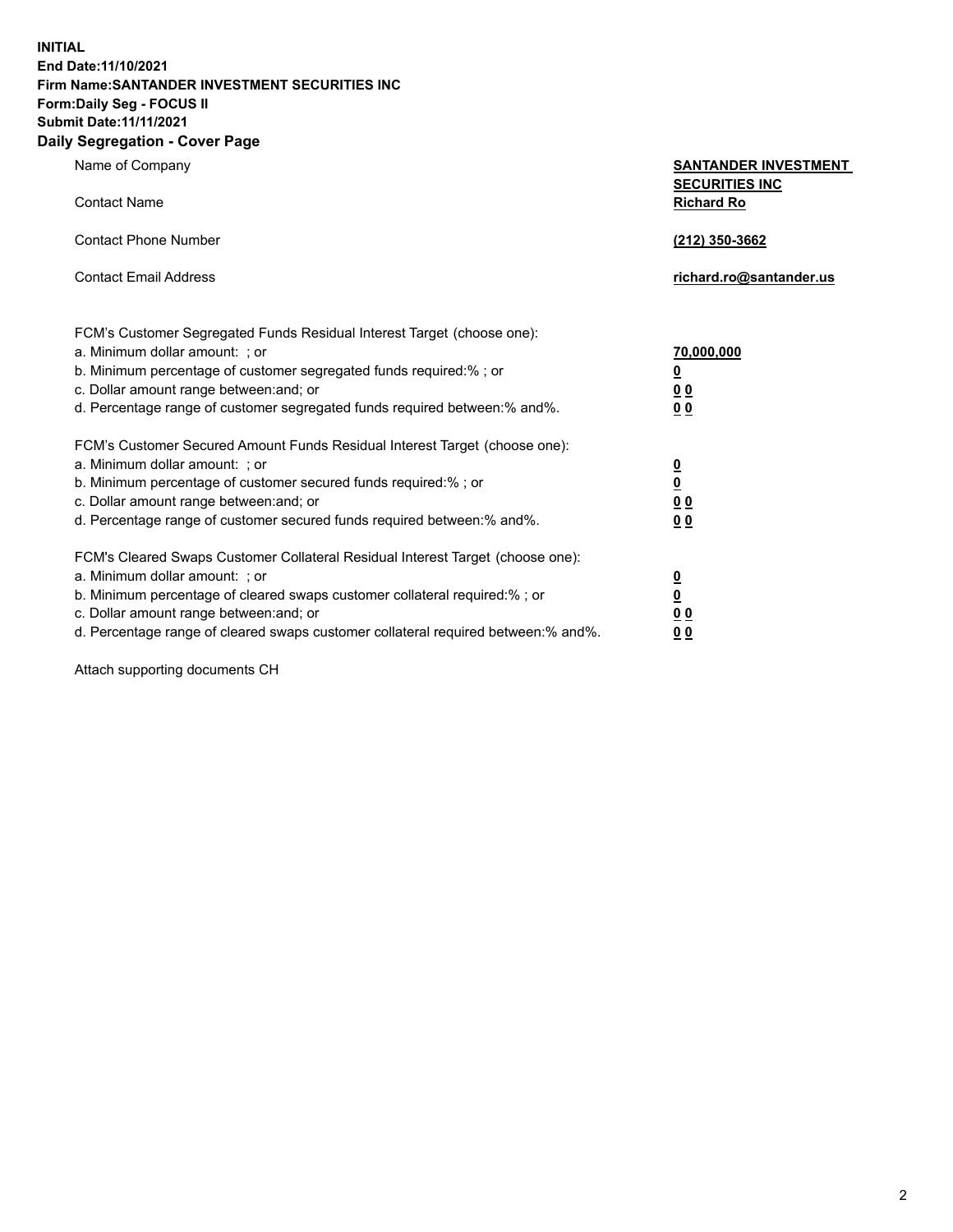## **INITIAL End Date:11/10/2021 Firm Name:SANTANDER INVESTMENT SECURITIES INC Form:Daily Seg - FOCUS II Submit Date:11/11/2021 Daily Segregation - Secured Amounts**

|     | Foreign Futures and Foreign Options Secured Amounts                                         |                   |
|-----|---------------------------------------------------------------------------------------------|-------------------|
|     | Amount required to be set aside pursuant to law, rule or regulation of a foreign            | $0$ [7305]        |
|     | government or a rule of a self-regulatory organization authorized thereunder                |                   |
| 1.  | Net ledger balance - Foreign Futures and Foreign Option Trading - All Customers             |                   |
|     | A. Cash                                                                                     | $0$ [7315]        |
|     | B. Securities (at market)                                                                   | $0$ [7317]        |
| 2.  | Net unrealized profit (loss) in open futures contracts traded on a foreign board of trade   | $0$ [7325]        |
| 3.  | Exchange traded options                                                                     |                   |
|     | a. Market value of open option contracts purchased on a foreign board of trade              | $0$ [7335]        |
|     | b. Market value of open contracts granted (sold) on a foreign board of trade                | $0$ [7337]        |
| 4.  | Net equity (deficit) (add lines 1. 2. and 3.)                                               | $0$ [7345]        |
| 5.  | Account liquidating to a deficit and account with a debit balances - gross amount           | $0$ [7351]        |
|     | Less: amount offset by customer owned securities                                            | 0 [7352] 0 [7354] |
| 6.  | Amount required to be set aside as the secured amount - Net Liquidating Equity              | $0$ [7355]        |
|     | Method (add lines 4 and 5)                                                                  |                   |
| 7.  | Greater of amount required to be set aside pursuant to foreign jurisdiction (above) or line | $0$ [7360]        |
|     | 6.                                                                                          |                   |
|     | FUNDS DEPOSITED IN SEPARATE REGULATION 30.7 ACCOUNTS                                        |                   |
| 1.  | Cash in banks                                                                               |                   |
|     | A. Banks located in the United States                                                       | $0$ [7500]        |
|     | B. Other banks qualified under Regulation 30.7                                              | 0 [7520] 0 [7530] |
| 2.  | Securities                                                                                  |                   |
|     | A. In safekeeping with banks located in the United States                                   | $0$ [7540]        |
|     | B. In safekeeping with other banks qualified under Regulation 30.7                          | 0 [7560] 0 [7570] |
| 3.  | Equities with registered futures commission merchants                                       |                   |
|     | A. Cash                                                                                     | $0$ [7580]        |
|     | <b>B.</b> Securities                                                                        | $0$ [7590]        |
|     | C. Unrealized gain (loss) on open futures contracts                                         | $0$ [7600]        |
|     | D. Value of long option contracts                                                           | $0$ [7610]        |
|     | E. Value of short option contracts                                                          | 0 [7615] 0 [7620] |
| 4.  | Amounts held by clearing organizations of foreign boards of trade                           |                   |
|     | A. Cash                                                                                     | $0$ [7640]        |
|     | <b>B.</b> Securities                                                                        | $0$ [7650]        |
|     | C. Amount due to (from) clearing organization - daily variation                             | $0$ [7660]        |
|     | D. Value of long option contracts                                                           | $0$ [7670]        |
|     | E. Value of short option contracts                                                          | 0 [7675] 0 [7680] |
| 5.  | Amounts held by members of foreign boards of trade                                          |                   |
|     | A. Cash                                                                                     | $0$ [7700]        |
|     | <b>B.</b> Securities                                                                        | $0$ [7710]        |
|     | C. Unrealized gain (loss) on open futures contracts                                         | $0$ [7720]        |
|     | D. Value of long option contracts                                                           | $0$ [7730]        |
|     | E. Value of short option contracts                                                          | 0 [7735] 0 [7740] |
| 6.  | Amounts with other depositories designated by a foreign board of trade                      | 0 [7760]          |
| 7.  | Segregated funds on hand                                                                    | $0$ [7765]        |
| 8.  | Total funds in separate section 30.7 accounts                                               | 0 [7770]          |
| 9.  | Excess (deficiency) Set Aside for Secured Amount (subtract line 7 Secured Statement         | $0$ [7380]        |
|     | Page 1 from Line 8)                                                                         |                   |
| 10. | Management Target Amount for Excess funds in separate section 30.7 accounts                 | $0$ [7780]        |
| 11. | Excess (deficiency) funds in separate 30.7 accounts over (under) Management Target          | $0$ [7785]        |
|     |                                                                                             |                   |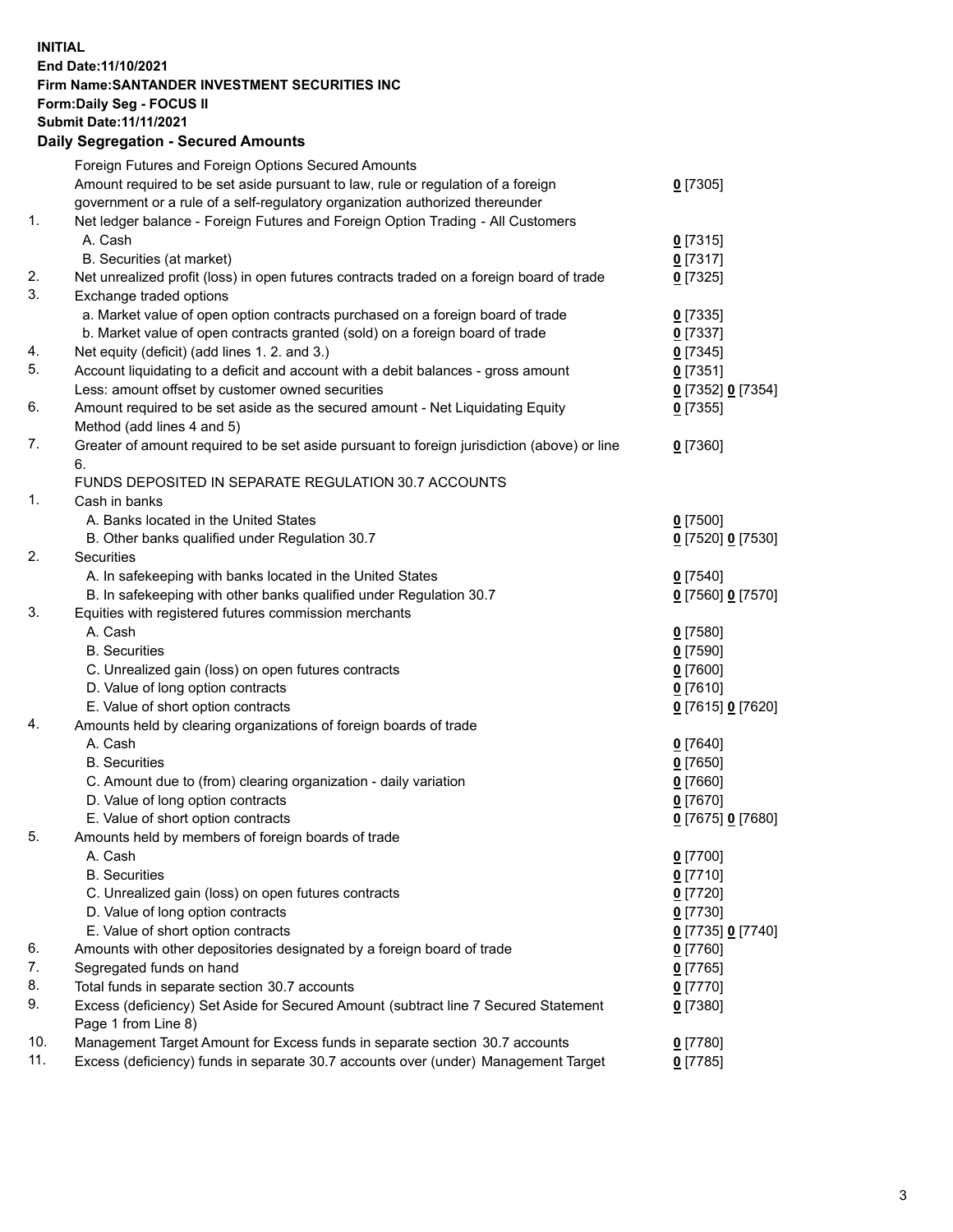| <b>INITIAL</b> |                                                                                     |                      |
|----------------|-------------------------------------------------------------------------------------|----------------------|
|                | End Date: 11/10/2021                                                                |                      |
|                | Firm Name: SANTANDER INVESTMENT SECURITIES INC                                      |                      |
|                | Form: Daily Seg - FOCUS II                                                          |                      |
|                | Submit Date: 11/11/2021                                                             |                      |
|                | Daily Segregation - Segregation Statement                                           |                      |
|                | SEGREGATION REQUIREMENTS(Section 4d(2) of the CEAct)                                |                      |
| 1.             | Net ledger balance                                                                  |                      |
|                | A. Cash                                                                             | 1,821,728,809 [7010] |
|                | B. Securities (at market)                                                           | $0$ [7020]           |
| 2.             | Net unrealized profit (loss) in open futures contracts traded on a contract market  | 102,940,006 [7030]   |
| 3.             | Exchange traded options                                                             |                      |
|                | A. Add market value of open option contracts purchased on a contract market         | 34,807,495 [7032]    |
|                | B. Deduct market value of open option contracts granted (sold) on a contract market | -32,107,270 [7033]   |
| 4.             | Net equity (deficit) (add lines 1, 2 and 3)                                         | 1,927,369,040 [7040] |
| 5.             | Accounts liquidating to a deficit and accounts with                                 |                      |
|                | debit balances - gross amount                                                       | $0$ [7045]           |
|                | Less: amount offset by customer securities                                          | 0 [7047] 0 [7050]    |
| 6.             | Amount required to be segregated (add lines 4 and 5)                                | 1,927,369,040 [7060] |
|                | FUNDS IN SEGREGATED ACCOUNTS                                                        |                      |
| 7.             | Deposited in segregated funds bank accounts                                         |                      |
|                | A. Cash                                                                             | 234,233,333 [7070]   |
|                | B. Securities representing investments of customers' funds (at market)              | $0$ [7080]           |
|                | C. Securities held for particular customers or option customers in lieu of cash (at | $0$ [7090]           |
|                | market)                                                                             |                      |
| 8.             | Margins on deposit with derivatives clearing organizations of contract markets      |                      |
|                | A. Cash                                                                             | 1,827,805,529 [7100] |
|                | B. Securities representing investments of customers' funds (at market)              | $0$ [7110]           |
|                | C. Securities held for particular customers or option customers in lieu of cash (at | $0$ [7120]           |
|                | market)                                                                             |                      |
| 9.             | Net settlement from (to) derivatives clearing organizations of contract markets     | -65,845,982 [7130]   |
| 10.            | Exchange traded options                                                             |                      |
|                | A. Value of open long option contracts                                              | 34,807,495 [7132]    |
|                | B. Value of open short option contracts                                             | -32,107,270 [7133]   |
| 11.            | Net equities with other FCMs                                                        |                      |
|                | A. Net liquidating equity                                                           | $0$ [7140]           |
|                | B. Securities representing investments of customers' funds (at market)              | $0$ [7160]           |
|                | C. Securities held for particular customers or option customers in lieu of cash (at | $0$ [7170]           |
|                | market)                                                                             |                      |
| 12.            | Segregated funds on hand                                                            | $0$ [7150]           |
| 13.            | Total amount in segregation (add lines 7 through 12)                                | 1,998,893,105 [7180] |
| 14.            | Excess (deficiency) funds in segregation (subtract line 6 from line 13)             | 71,524,065 [7190]    |
| 15.            | Management Target Amount for Excess funds in segregation                            | 70,000,000 [7194]    |
| 16.            | Excess (deficiency) funds in segregation over (under) Management Target Amount      | 1,524,065 [7198]     |
|                | <b>Excess</b>                                                                       |                      |